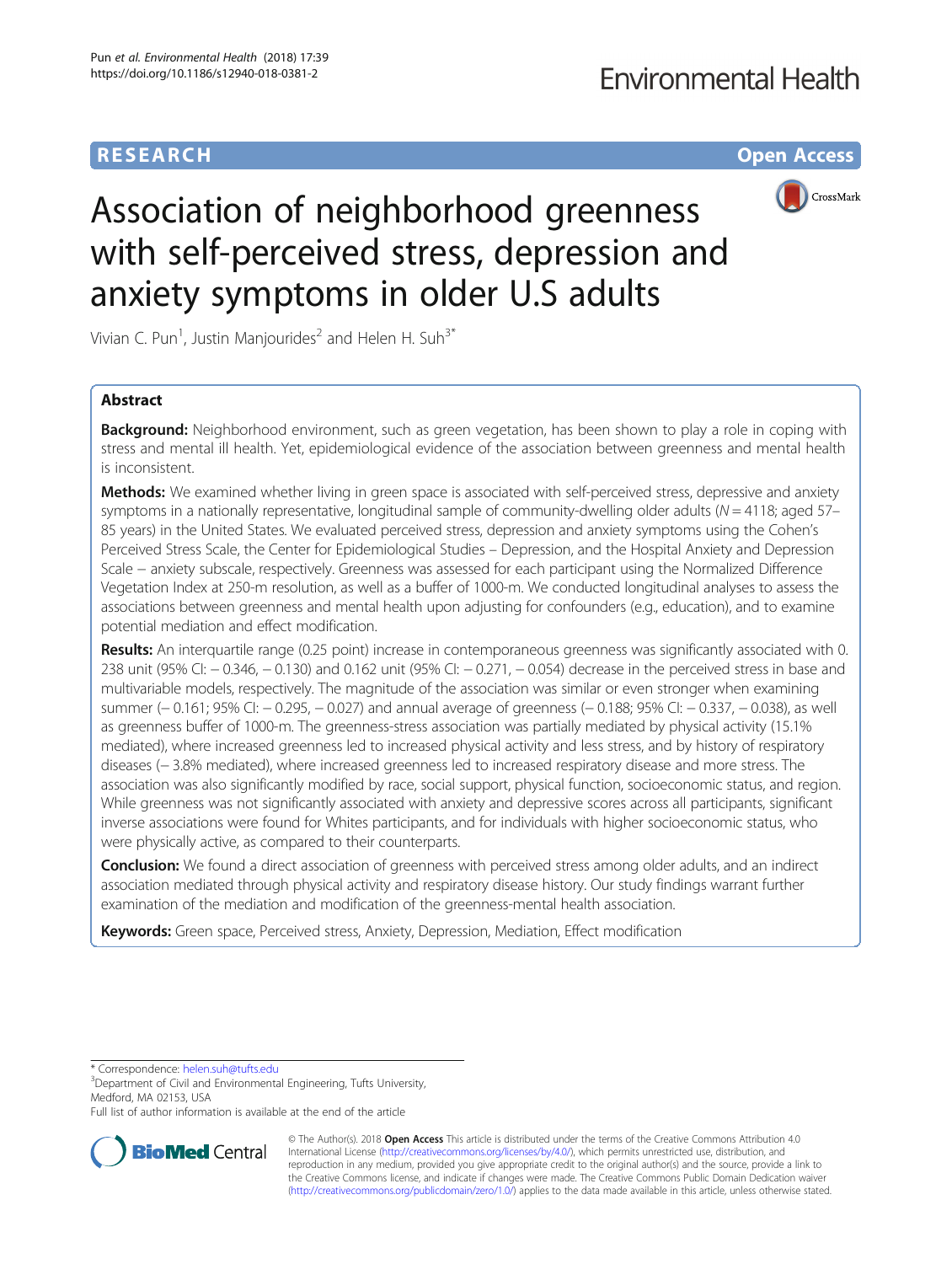## Background

Mental health disorders are the third leading cause of global disease worldwide  $[1]$  $[1]$ . They contribute substantially to disease and disability globally and in the United States (U.S), with costs in the U.S estimated to cost US\$6.0 trillion by 2030 [[2\]](#page-9-0). These costs are likely to be even higher, given that mental disorders also play a critical role in the pathogenesis of cardiovascular and other chronic non-communicable diseases. Risk factors for mental health disorders are varied, including genetic profiles, socioeconomic status (SES), life circumstances, health status (e.g., body mass index), and neighborhood environment. Neighborhood environment, for example, has been shown to play a role in coping with stress and mental ill health [[3,](#page-9-0) [4](#page-9-0)]. Experimental research has found strong evidence between exposure to natural environments, especially green vegetation, and recovery from physiological stress and mental fatigue, giving support to both the Stress Recovery Theory and Attention Restoration Theory [[5,](#page-9-0) [6](#page-9-0)]. Consistent with this, recent European epidemiological studies have generally showed greenness/proximity to parks to be associated with lower cortisol levels and perceived stress [\[7](#page-9-0)], anxiety and depression  $[8, 9]$  $[8, 9]$  $[8, 9]$ , and mental distress  $[10–16]$  $[10–16]$  $[10–16]$ . However, findings from U.S studies are non-conclusive, with conflicting associations of greenness or related proxies (e.g., greening vacant lots and vegetation, distance to parks) with stress  $[17–20]$  $[17–20]$  $[17–20]$  $[17–20]$ , depressive symptoms  $[19, 21–23]$  $[19, 21–23]$  $[19, 21–23]$  $[19, 21–23]$  $[19, 21–23]$  $[19, 21–23]$  $[19, 21–23]$ and anxiety [[8,](#page-9-0) [19](#page-9-0), [21](#page-9-0), [24](#page-9-0)].

To address this gap, we conducted a longitudinal analysis in the National Social Life, Health and Aging Project (NSHAP) to examine the association between greenness and self-perceived stress and depressive and anxiety symptoms, and identify significant effect modifiers that may lead to the formulation of etiologic hypotheses that advance our understanding of the pathogenetic processes involved in the greennessmental health association. In addition, it has been suggested that green neighborhoods are aesthetically pleasing and support more diverse types of physical activity and social engagement, thereby promoting positive mental health [\[4](#page-9-0), [25,](#page-9-0) [26\]](#page-9-0). Thus, we also explore whether the greenness-mental health associations are mediated by physical activity, social support, loneliness, factors that were previously found to play a role in the association between greenness and mental health [[8,](#page-9-0) [26\]](#page-9-0).

## Methods

## Population

NSHAP is a longitudinal, nationally representative study of community-dwelling older individuals (57–85 years), with no known cognitive impairment, living across the U.S [\[27](#page-9-0)]. Wave 1 recruited 3005 participants examined in 2005–2006 and Wave 2 included 3377 participants in 2011–2012, with 2261 individuals participating in both waves; 744 Wave 1 participants were either too sick to participate in Wave 2 or deceased. NSHAP oversampled African-Americans, Latinos, men and individuals between 75 and 84 years. The overall weighted response rate was 75.5 and 76.9% for Waves 1 and 2, respectively. Participants and non-respondents did not differ with regard to their greenness measure or cognitive scores. Demographic, social, psychological, and physiological health measures were collected.

## Outcome measures

A modified Cohen's Perceived Stress Scale (PSS-4) questionnaire, 7-item Hospital Anxiety and Depression Scale − anxiety subscale (HADS-A), and 11-item Center for Epidemiological Studies – Depression (CESD-11) Scale questionnaire were used to assess depressive and anxiety symptomatology, and self-perceived stress during the previous week, respectively [\[28](#page-9-0)–[30\]](#page-9-0). Participants were asked to indicate their response to each item by rating the frequency of their feelings from rarely to most of the time in a 4-point Likert scale, with the higher summed scores indicating a higher perceived stress or more severe depressive or anxiety symptoms. The Cronbach's alpha of CESD-11 and HADS-A for internal consistency was 0.80 and 0.76 for the entire NSHAP sample, respectively, whereas the reliability for PSS-4 was 0.63. Four  $(< 1\%)$ , 744 (12%) and 756 (12%) participants did not complete the depression, anxiety or perceived stress assessments, respectively, with missingness not related to the greenness measures. Data completeness was generally high. All missing data was imputed by maximum likelihood estimation [\[31](#page-9-0)]. Detailed description of the questionnaires are documented elsewhere [[32](#page-9-0)].

## Exposure measure

Level of greenness surrounding each NSHAP participant's residence was estimated using the Normalized Difference Vegetation Index (NDVI), the ratio of the difference between the near-infrared and visible (red) radiation to the sum of these two measures [\[33\]](#page-10-0). NDVI data were obtained from the Moderate Resolution Imaging Spectroradiometer (MODIS) from NASA's Terra and Aqua satellites, which provide measurements every 8 days totaling 46 time-points annually, at a 250 m resolution [[34\]](#page-10-0). We additionally used geographic information systems (GIS) software from ArcMap (ESRI, Redlands, CA) to estimate the contemporaneous greenness value inside radii of 1000-m buffers around each participant's home. NDVI values range between − 1.0 and 1.0, with larger values indicating greater vegetative density [\[35](#page-10-0)]. We determined contemporaneous greenness for each participant using the NDVI grid point and sampling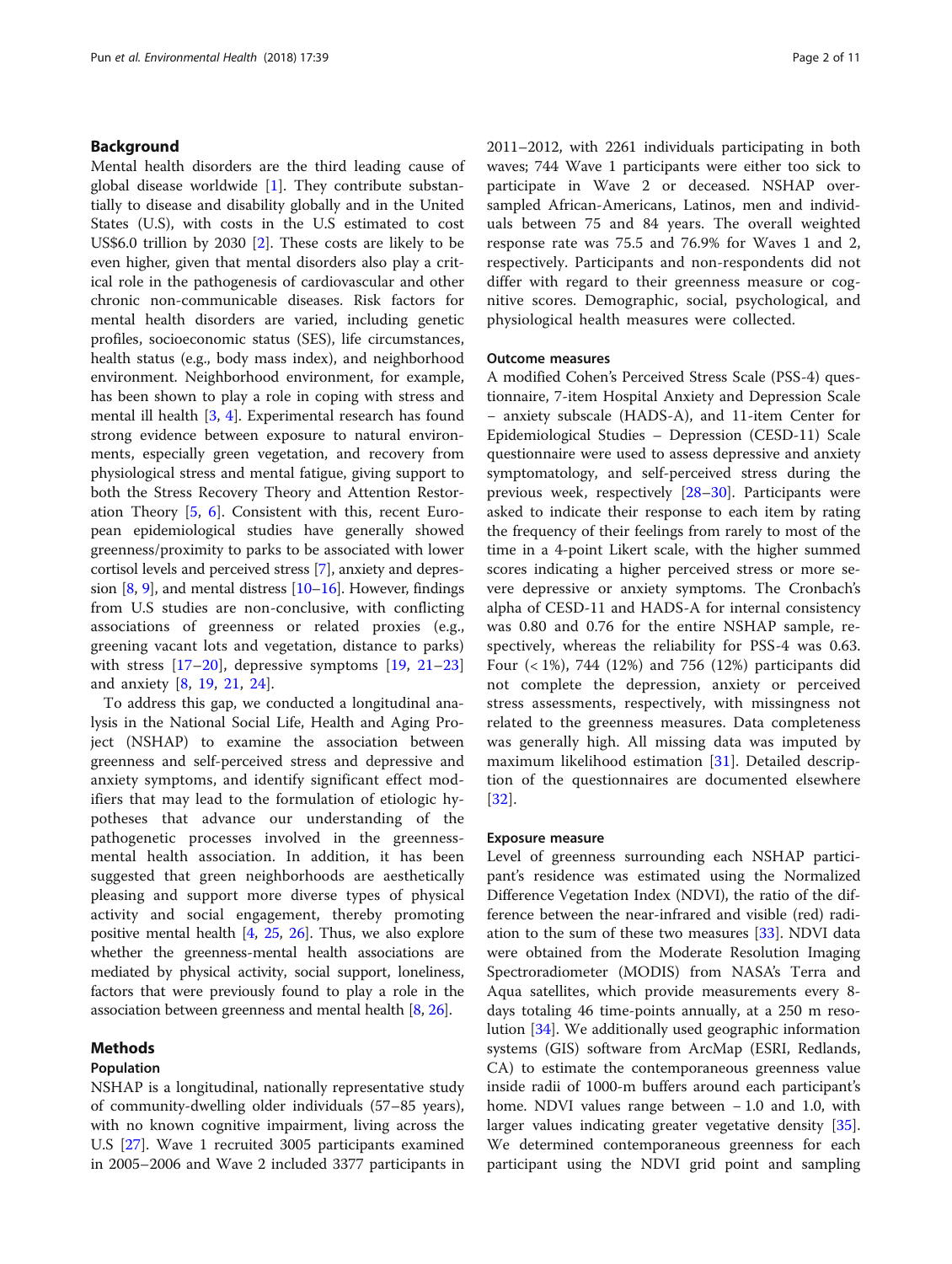time closest to each participant's residence and interview date, respectively. Summer and annual average greenness levels were also calculated. Three Wave 2 participants did not live in the continental U.S and thus did not have an NDVI value.

## Covariates

Loneliness was assessed using an revised 9-point University of California, Los Angeles Loneliness Scale [[36\]](#page-10-0). Social support was determined by asking NSHAP participants their frequency of socializing with friends or relatives past year. Physical activity was defined by the frequency of 30-min rigorous physical activity over the past 12 months. Physical function was assessed as self-rated difficulty (ranging from no difficulty to unable to do) performing daily living activities (e.g., walking one block and across a room, using the toilet). Chronic disease conditions [e.g., diabetes, hypertension, stroke, heart failure or respiratory illnesses (i.e., emphysema, chronic obstructive pulmonary disorder, and asthma)] were assessed by asking "Has a medical doctor told you have (had) [condition]?"

Both temperature (Celsius) and  $PM_{2.5}$  concentrations  $(ug/m<sup>3</sup>)$  were calculated from a set of spatio-temporal generalized additive mixed models [[37](#page-10-0)]. Three-day moving average exposures were estimated for temperature, while 60-day moving average was estimated for  $PM<sub>2</sub>$  exposure, with exposure windows selected based on findings from previous studies [[32\]](#page-9-0). Residential distance (in meters, m) to the closest U.S Census Feature Class Code A1 (primary highway with limited access), A2 (major, non-interstate highway), and A3 (secondary roads, typically state or local highway with more than two lanes) road segments was calculated as a proxy for roadtraffic exposure, including traffic-related noise and air pollution [\[37](#page-10-0)]. Urbanicity was computed as the percentage of urban (low- and high-intensity residential, and industrial/commercial/transportation) land use within 1 km of each participant's residence using data from the U.S Geological Survey 1992 National Land Cover Dataset [[37\]](#page-10-0).

## Statistical analysis

Linear mixed models were used to study the association of greenness (contemporaneous, summer and annual average), as a continuous measure, and each mental health score, accounting for repeated measurements of participants and households, and incorporating weights to account for the complex sample design in estimating standard errors for survey estimates [\[38\]](#page-10-0). We constructed base models adjusting for age, gender, year, season of questionnaire completion, and region. Multivariable models were constructed to additionally control for confounding from education attainment, 3-day

moving average temperature, and 60-day moving average of  $PM_{2.5}$  based on the rule of thumb of 10% change in estimate. For statistically significant associations between greenness and mental health, we evaluated potential mediation by physical activity, loneliness and social support, factors that were shown to be important mediators in prior literature [[8](#page-9-0), [26](#page-9-0)]. We also examined possible mediation by covariates that were significantly associated with both greenness and mental health in our current study. Indirect effects were computed as (coefficient of exposure in the Path Exposure− > Mediator model) × (coefficient of mediator in the Path Mediator− > Outcome model, controlling for exposure). Percentage of the total effect mediated was calculated as (specific indirect effects divided by the defined total ef $fect$ ) × 100, and significance of the mediating effect was assessed using Sobel test [\[39](#page-10-0)]. The covariates that were found to be significant mediators were not included as confounders in our multivariable models.

In addition, we further examined effect modification of the greenness-mental health associations by individual participant and neighborhood characteristics using multiplicative interaction terms. Examined characteristics included age, gender, race/ethnicity, season, region, education attainment, family income, median household income level, current smoking, physical activity, social support, history of diabetes, hypertension, stroke, heart failure or respiratory illnesses, body mass index (BMI) and physical function, loneliness, roadway distance, urbanicity. For sensitivity analyses, we restricted analyses to 1) individuals who did not currently take antidepressant medication, 2) those living in metropolitan statistical area (MSA) to evaluate the robustness of our study findings. We also re-assessed the associations using greenness measure within 1000-m buffer, as well as tertiles of greenness. All results are expressed as the mean difference in mental health scores per interquartile range (IQR; 0.25 point) increase in greenness. All analyses were performed in SAS 9.4 (Cary, NC).

## Results

Table [1](#page-3-0) shows participant demographic, socioeconomic, health characteristics by greenness levels (see Additional file [1](#page-8-0): Table S1 for different of measures greenness). NSHAP participants  $(N = 4118)$  were on average 70 years old, and nearly half were male. Participants who lived in the greenest neighborhoods tended to have lower mental health scores, to be White, more educated, physically and socially active, and live further from the main road and in an affluent neighborhood. We found from our previous study that depressive and anxiety symptoms were reversible as evidenced by the moderate correlations between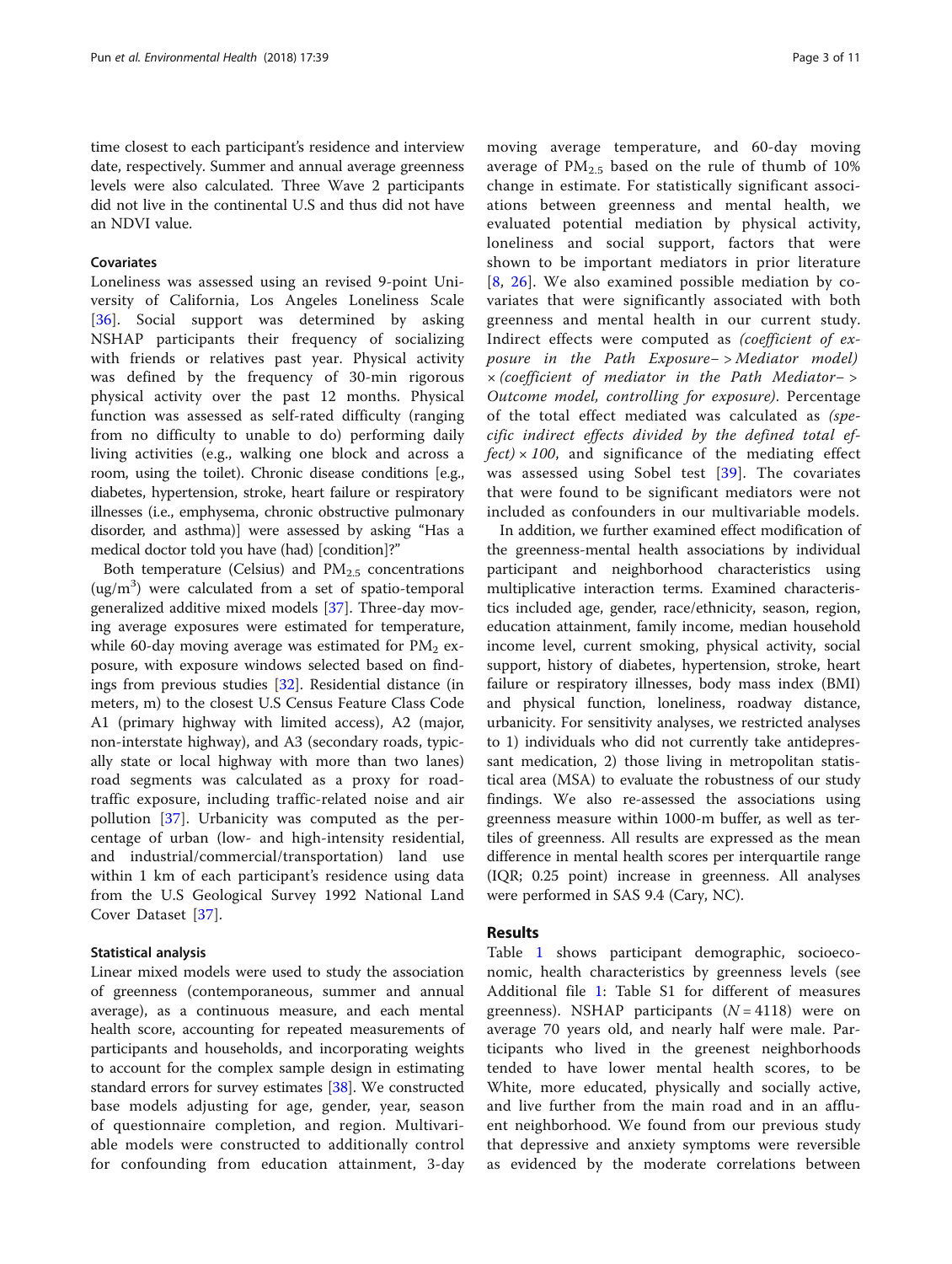<span id="page-3-0"></span>

| Table 1 Descriptive statistics (in percentage values, unless otherwise specified) of individual and neighborhood characteristics of |  |  |  |  |  |  |
|-------------------------------------------------------------------------------------------------------------------------------------|--|--|--|--|--|--|
| NSHAP study participants by tertiles of greenness <sup>a</sup>                                                                      |  |  |  |  |  |  |

| Characteristic                                                        | Greenness              |                 |                           |                 |  |  |  |
|-----------------------------------------------------------------------|------------------------|-----------------|---------------------------|-----------------|--|--|--|
|                                                                       | 3rd tertile (Greenest) | 2nd tertile     | 1st tertile (Least green) | <i>p</i> -value |  |  |  |
| No. of participants                                                   | 2106                   | 2140            | 2133                      |                 |  |  |  |
| Age (year, mean ± SD)                                                 | $70.2 \pm 7.9$         | $71.1 \pm 8.1$  | $71.5 \pm 8.3$            |                 |  |  |  |
| Male (%)                                                              | 48.9                   | 44.8            | 47.1                      | 0.0275          |  |  |  |
| Race (%)                                                              |                        |                 |                           |                 |  |  |  |
| White                                                                 | 82.3                   | 72.6            | 58.1                      | < 0.0001        |  |  |  |
| Black                                                                 | 14.8                   | 17.3            | 16.6                      |                 |  |  |  |
| Hispanic non-black                                                    | 1.6                    | 8.3             | 21.5                      |                 |  |  |  |
| Other                                                                 | 1.3                    | 1.9             | 3.8                       |                 |  |  |  |
| BMI (kg/m <sup>2</sup> , mean $\pm$ SD)                               | $29.2 \pm 6.1$         | $29.5 \pm 6.1$  | $29.3 \pm 6.2$            |                 |  |  |  |
| Current smoking (%)                                                   | 13.6                   | 14.4            | 14.0                      | 0.7463          |  |  |  |
| Physically active $(≥1$ times per week, %)                            | 69.6                   | 64.0            | 64.5                      | 0.0001          |  |  |  |
| Socioeconomic status                                                  |                        |                 |                           |                 |  |  |  |
| Education attainment (%)                                              |                        |                 |                           |                 |  |  |  |
| College degree or greater                                             | 28.9                   | 22.1            | 18.9                      | < 0.0001        |  |  |  |
| High school or vocational school                                      | 55.1                   | 57.3            | 54.6                      |                 |  |  |  |
| Less than high school                                                 | 16.0                   | 20.6            | 26.5                      |                 |  |  |  |
| Family income $(\xi$ in thousands, mean $\pm$ SD)                     | $61.6 \pm 73.1$        | $53.2 \pm 70.2$ | $49.7 \pm 70.3$           |                 |  |  |  |
| Median household income <sup>b</sup> (\$ in thousands, mean $\pm$ SD) | $59.7 \pm 28.3$        | $54.2 \pm 25.6$ | $50.2 \pm 23.9$           |                 |  |  |  |
| Diabetes (%)                                                          | 22.0                   | 23.7            | 21.9                      | 0.2861          |  |  |  |
| Hypertension (%)                                                      | 57.4                   | 62.1            | 59.2                      | 0.0065          |  |  |  |
| Stroke (%)                                                            | 8.9                    | 9.9             | 8.6                       | 0.3351          |  |  |  |
| Heart failure (%)                                                     | 6.8                    | 8.0             | 6.3                       | 0.0726          |  |  |  |
| Respiratory illness (%)                                               | 17.6                   | 15.9            | 15.2                      | 0.0951          |  |  |  |
| Lonely (≥80th percentile, %)                                          | 23.4                   | 26.6            | 24.4                      | 0.0495          |  |  |  |
| Social support (socializing $\geq$ 1 per month, %)                    | 49.9                   | 46.5            | 43.4                      | 0.0001          |  |  |  |
| Much difficulty get-up-and-go (≥2 score, %)                           | 22.6                   | 22.7            | 23.1                      | 0.9160          |  |  |  |
| Perceived stress score (mean $\pm$ SD)                                | $2.2 \pm 2.3$          | $2.6 \pm 2.6$   | $2.8 \pm 2.5$             |                 |  |  |  |
| Anxiety score (mean $\pm$ SD)                                         | $4.0 \pm 3.4$          | $4.3 \pm 3.5$   | $4.3 \pm 3.5$             |                 |  |  |  |
| Depressive score (mean $\pm$ SD)                                      | $5.0 \pm 4.8$          | $5.4 \pm 5.1$   | $5.5 \pm 5.2$             |                 |  |  |  |
| Resided in MSA (%)                                                    | 88.0                   | 85.9            | 88.8                      | 0.0122          |  |  |  |
| Distance to A1-A3 roadway (%)                                         |                        |                 |                           |                 |  |  |  |
| $0 - 49$ m                                                            | 14.8                   | 14.8            | 18.7                      | < 0.0001        |  |  |  |
| 50-199 m                                                              | 17.0                   | 26.3            | 33.3                      |                 |  |  |  |
| $\geq 200$ m                                                          | 68.3                   | 58.9            | 48.1                      |                 |  |  |  |
| Urbanicity (%, mean $\pm$ SD)                                         | $30.8 \pm 26.2$        | $52.1 \pm 29.1$ | $63.5 \pm 32.0$           |                 |  |  |  |
| Temperature annual ( $\degree$ C, mean $\pm$ SD)                      | $18.5 \pm 8.1$         | $17.3 \pm 8.9$  | $16.4 \pm 9.8$            |                 |  |  |  |
| $PM_{2.5}$ annual concentration ( $\mu q/m^3$ , mean $\pm$ SD)        | $11.4 \pm 4.2$         | $10.3 \pm 4.1$  | $9.9 \pm 3.9$             |                 |  |  |  |

<sup>a</sup>2,261 participants were in both wave 1 and wave 2; 744 participants were in wave 1 only; 1,113 were in wave 2 only<br><sup>b</sup>Estimated for census tract of residence using data from the US Census Bureau (2000). Abbreviations: S index; NDVI refers to the normalized difference vegetation index; MSA refers to metropolitan statistical area; PM<sub>2.5</sub> refers to particulate matter with aerodynamic diameter of 2.5 micro or less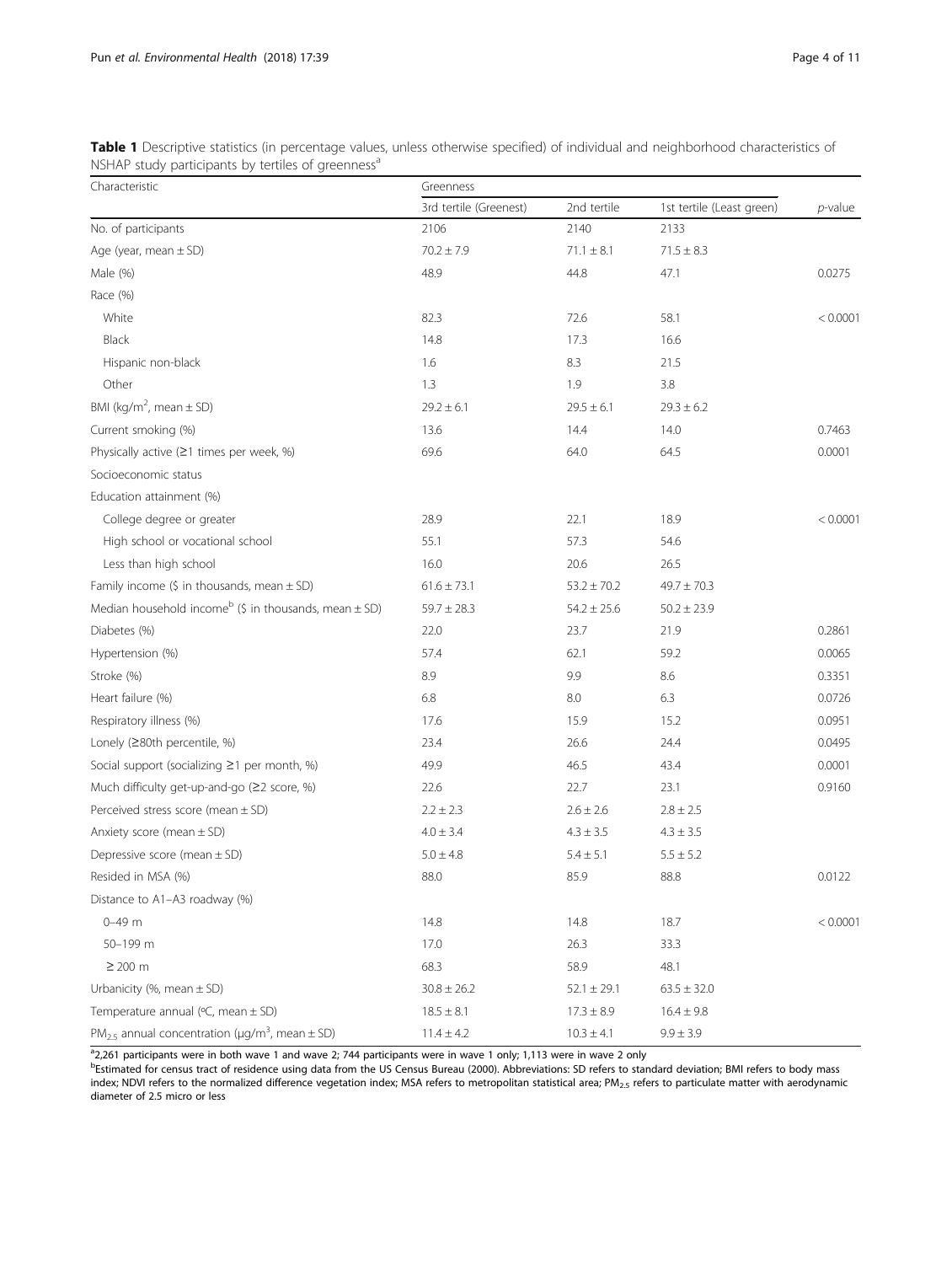<span id="page-4-0"></span>measures of depression and anxiety in Wave 1 with those in Wave  $2$  [ $32$ ]. The intra-wave correlation of perceived stress, anxiety, depressive score equaled 0. 28, 0.34 and 0.55 respectively, respectively, which while statistically significant, were only moderate at best, suggesting that these symptoms may be reversible. Greenness was moderately and inversely correlated with urbanicity  $(r = -0.47;$  Additional file [1](#page-8-0): Table S2), and mildly correlated with temperature (r  $= -0.26$ ) and roadway distance ( $r = 0.27$ ).

## Perceived stress

An IQR increase in contemporaneous greenness, modeled as a continuous measure, was significantly associated with 0.238 unit (95% CI: − 0.346, − 0.130) decrease in perceived stress score in base models (Table 2). The association was attenuated but remained statistically significant (− 0.162; 95% CI: − 0.346, − 0.130) in multivariable models adjusting for education, temperature and  $PM<sub>2.5</sub>$ . The magnitude of the association was similar or even stronger when summer (− 0.161; 95% CI: − 0.295, − 0.027) and annual greenness average (− 0.188; 95% CI: − 0.337, − 0. 038) were examined. Sensitivity analyses restricting to participants who did not currently take antidepressant medication or those living in MSAs, as well as analyses using greenness at 1000-m buffer, and tertiles of greenness, respectively, show consistent results with those from the primary multivariable models (Additional file [1](#page-8-0): Table S3 − S5). The inverse association between greenness and stress was statistically significant among participants who aged < 70, White, had higher BMI, those who were more socially active, had at least college education, or lived in the Northeastern U.S (pinteract < 0.05; Fig. [1\)](#page-5-0). No statistically significant differences in the association

were found by gender, lifestyle habits, disease or health conditions, and neighborhood characteristics.

In mediation analyses of the association between contemporaneous greenness and perceived stress, greenness was found to indirectly associated with perceived stress through physical activity (15.1%) (Table [3](#page-5-0)), with increasing greenness positively related to physical activity, which was in turn associated with decreased stress. To a lesser extent, the greenness-stress association was also partially mediated by history of respiratory disease (− 3. 8%), with greater greenness linked to greater reporting of respiratory diseases history such as emphysema, chronic obstructive pulmonary disorder, and asthma, which in turn results in higher self-perceived stress.

## Anxiety

Increasing contemporaneous greenness was significantly associated with reduced anxiety symptoms in base models (− 0.178; 95% CI: − 0.333, − 0.022; Table 2). The association, however, became insignificant upon adjusting for additional confounders (− 0.110; 95% CI: − 0.266, 0.047). Similar pattern of associations was observed for summer and annual greenness average. Nonetheless, White and male participants, and those who were physically active, or had higher socioeconomic status (e.g., family income) had lower anxiety scores associated with increased greenness as compared to their counterparts (Fig. [1\)](#page-5-0). Moreover, the inverse association between greenness and anxiety was statistically significant and in Northeastern U.S.

## Depression

Similarly, greenness, irrespective of duration measures, was associated with depressive symptoms in base model (− 0.299; 95% CI: − 0.524, − 0.074 for contemporaneous greenness), but the association diminished

Table 2 Difference (95% CI) in symptoms of mental ill health associated with an interquartile-range increase in greenness at 250-m buffer zone

| Greenness               | Perceived Stress                               | Anxiety                                        | Depression                                     |
|-------------------------|------------------------------------------------|------------------------------------------------|------------------------------------------------|
| Contemporaneous         |                                                |                                                |                                                |
| Base model <sup>a</sup> | $-0.238$ ( $-0.346$ , $-0.130$ ) <sup>**</sup> | $-0.178$ ( $-0.333$ , $-0.022$ ) <sup>**</sup> | $-0.299(-0.524,-0.074)^{4}$                    |
| Multivariable model b   | $-0.162$ ( $-0.271$ , $-0.054$ ) <sup>**</sup> | $-0.110$ ( $-0.266$ , 0.047)                   | $-0.150$ ( $-0.374$ , 0.075)                   |
| Summer average          |                                                |                                                |                                                |
| Base model <sup>a</sup> | $-0.270$ ( $-0.400$ , $-0.139$ ) <sup>**</sup> | $-0.167$ ( $-0.355$ , 0.022) <sup>*</sup>      | $-0.529$ ( $-0.809$ , $-0.249$ ) <sup>**</sup> |
| Multivariable model b   | $-0.161$ ( $-0.295$ , $-0.027$ ) <sup>**</sup> | $-0.080$ ( $-0.275$ , 0.115)                   | $-0.232$ ( $-0.519$ , 0.055)                   |
| Annual average          |                                                |                                                |                                                |
| Base model <sup>a</sup> | $-0.319$ ( $-0.465$ , $-0.172$ ) <sup>**</sup> | $-0.218$ ( $-0.430$ , $-0.005$ ) <sup>**</sup> | $-0.616$ ( $-0.933$ , $-0.300$ ) <sup>**</sup> |
| Multivariable model b   | $-0.188$ ( $-0.337$ , $-0.038$ ) <sup>**</sup> | $-0.104$ ( $-0.322$ , 0.115)                   | $-0.274$ ( $-0.596$ , 0.048) <sup>*</sup>      |

<sup>a</sup>Base models adjusted for age, gender, questionnaire year and season, and region

b<br>Multivariable model adjusted for age, gender, questionnaire year and season, region, education attainment, 3-day moving average of temperature and 60months moving average of PM<sub>2.5</sub>

 $*$  P < 0.10; \*\* P < 0.05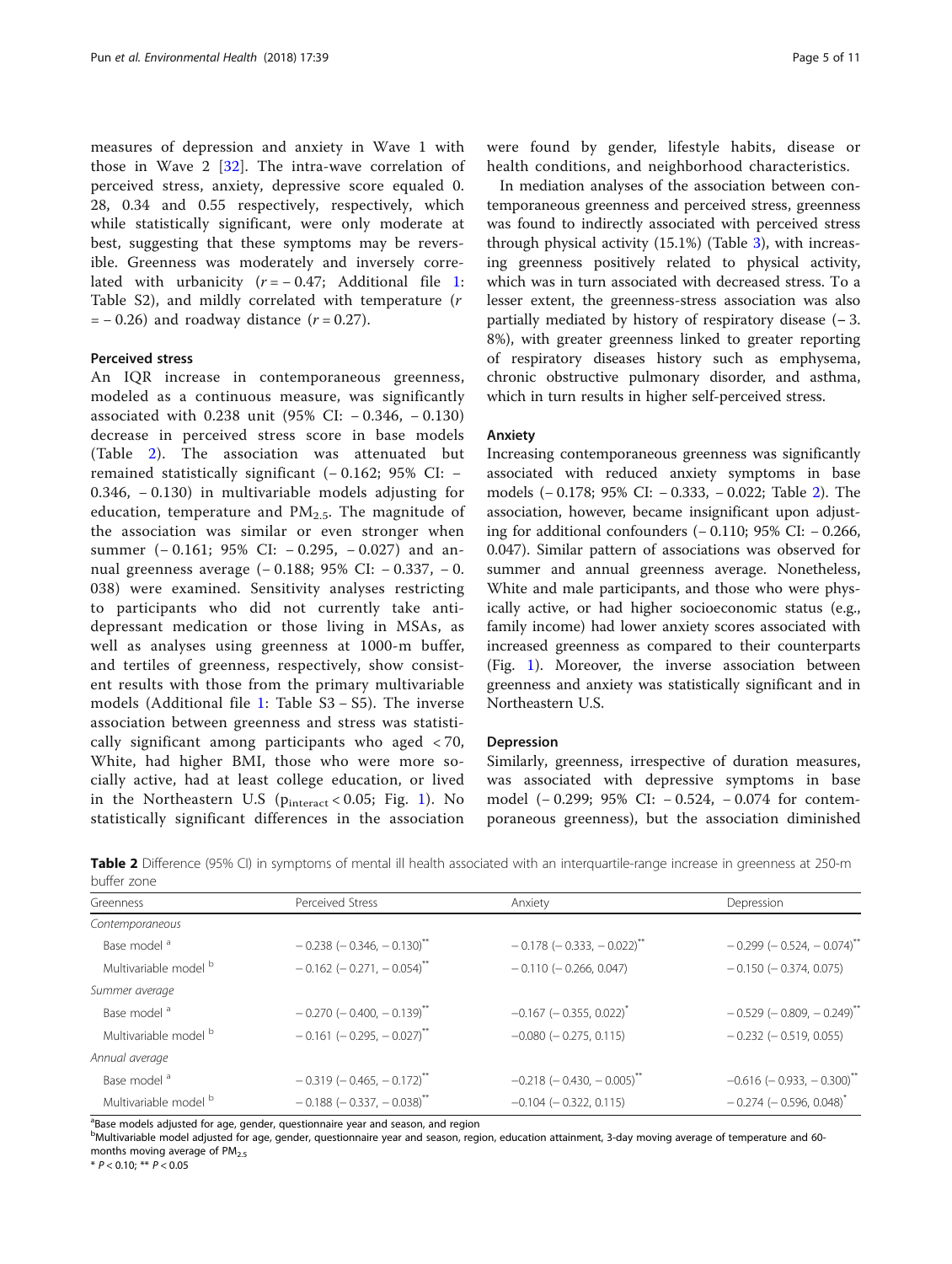<span id="page-5-0"></span>

age, gender, questionnaire year and season, region, education attainment, 3-day moving average of temperature and 60-months moving average of  $\overline{PM_{2.5}}$ . <sup>2</sup> First category of each modifier as reference group; daggers represent statistically significant effect modification (p-interact < 0.05)

|  | Table 3 Mediation analysis of the association between contemporaneous greenness (at 250-m buffer) and perceived stress <sup>a</sup> |  |
|--|-------------------------------------------------------------------------------------------------------------------------------------|--|
|--|-------------------------------------------------------------------------------------------------------------------------------------|--|

| Mediator                        | Path $E \rightarrow O$ (direct effect) | Path $E \rightarrow M$ | Path $M \rightarrow O$        | Path E→M→O (indirect effect) | Percent mediated <sup>b</sup> |
|---------------------------------|----------------------------------------|------------------------|-------------------------------|------------------------------|-------------------------------|
| History of respiratory diseases | $-0.169(0.055)$ <sup>**</sup>          | $0.021(0.009)$ **      | $0.295(0.081)$ **             | $0.006(0.003)$ **            | $-3.80\%$                     |
| Physical activity               | $-0.138(0.055)$ **                     | $0.124(0.035)^{**}$    | $-0.197(0.020)$ <sup>**</sup> | $-0.025(0.007)^{**}$         | 15.12%                        |
| Social support                  | $-0.155(0.055)$ **                     | 0.037(0.028)           | $-0.190(0.025)$ **            | $-0.007(0.005)$              | 4.37%                         |
| Loneliness                      | $-0.146(0.053)$ <sup>**</sup>          | $-0.050(0.042)$        | $0.319(0.016)$ <sup>**</sup>  | $-0.016(0.014)$              | 9.93%                         |

<sup>a</sup>The total effect of the association between greenness and perceived stress was −0.162 (−0.271, −0.054). Both direct and indirect effect was expressed as the mean difference of the perceived stress per 0.25 unit increment in greenness, in the primary multivariable models adjusted for age, gender, questionnaire year and season, and region, education attainment, 3-day moving average of temperature and 60-months moving average of PM<sub>2.5</sub>. \* p<0.10; \*\* p<0.05.<br><sup>b</sup>Bold texts refer to the statistically significant mediation effect accordin

Abbreviations: E refers to exposure (i.e., greenness), O refers to outcome (i.e., perceived stress), M refers to mediator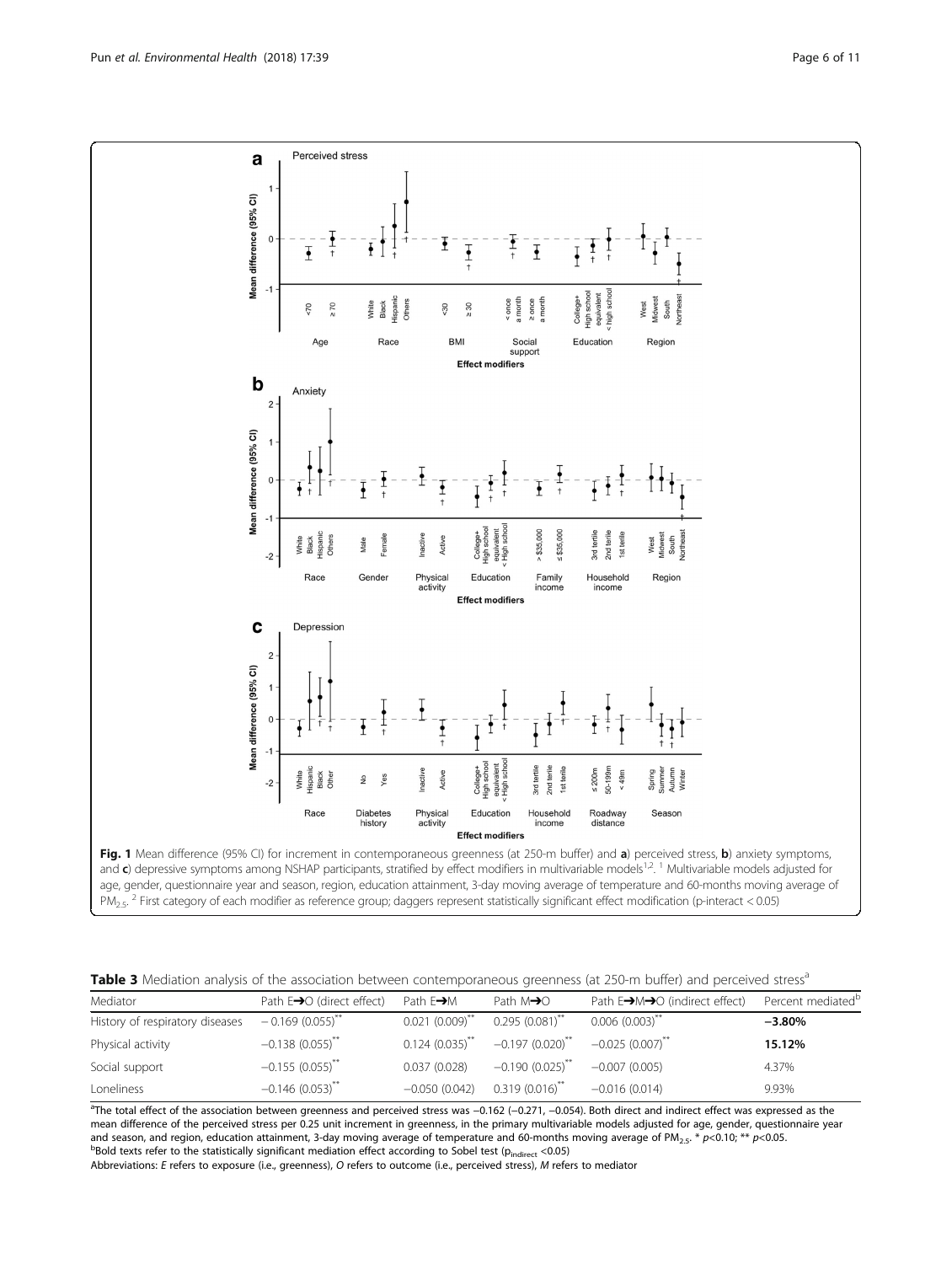in the multivariable models (Table [2\)](#page-4-0). While no modification of the greenness-mental illness health associations by most individual and neighborhood characteristics was observed, significant effect modification was found in which White participants, and those with no history of diabetes, physically active, had higher socioeconomic status had lower depressive scores associated with increased greenness, in comparison to their counterparts (Fig. [1\)](#page-5-0). Mediation was not evaluated given the null associations between greenness and anxiety/depressive scores across all participants.

## **Discussion**

In our nationally representative sample of U.S community-dwelling older adults, we evaluated whether greenness was associated with three short-term mental ill health indictors. We found that increased greenness was significantly associated with lower self-perceived stress during the past week, upon controlling for confounders. We also found partial mediation of the greenness-stress association by physical activity and history of respiratory diseases. Associations were modified by several individual-specific characteristics, with the significantly inverse association among participants who were relatively young, White, well-educated, more socially active, and those had higher BMI or lived in the Northeast. Although greenness was not significantly associated with anxiety and depression across all participants, our results show that greenness was associated with larger reductions in anxiety and depression scores in Whites, individuals who had higher SES, and were physically active, as compared to their counterparts. A directed acyclic graph (DAG) was shown in Fig. 2 to illustrate the role of confounders, mediators, and modifiers in the association between greenness and perceived stress.

Our findings of inverse association of greenness with perceived stress overall, and with anxiety/depression for certain subgroups are generally consistent with previous longitudinal studies of greenness and mental distress, a global measure of mental health [[9](#page-9-0)–[13](#page-9-0)] and crosssectional studies on self-reported stress [[7](#page-9-0), [40\]](#page-10-0). For instance, three studies of the British Household Panel Survey found significantly lower mental distress associated with living in greener urban areas in England [[10](#page-9-0)–[12\]](#page-9-0), while a Swedish study found no link between access to greenness and mental distress [[13\]](#page-9-0), perhaps due to its use of a relatively crude exposure measure (e.g., serene, lush) that may not capture subtle differences in greenness as was possible using the NDVI. Our observed protective effect of greenness on mental health is also in line with a British study that showed that pregnant women living in the greener quintiles were 18–23% less likely to report depressive symptoms than those living in the least green quintile [\[9](#page-9-0)]. While supportive, the relevance of findings from these European studies to our study may be limited, given differences in housing and land use [\[41](#page-10-0)].

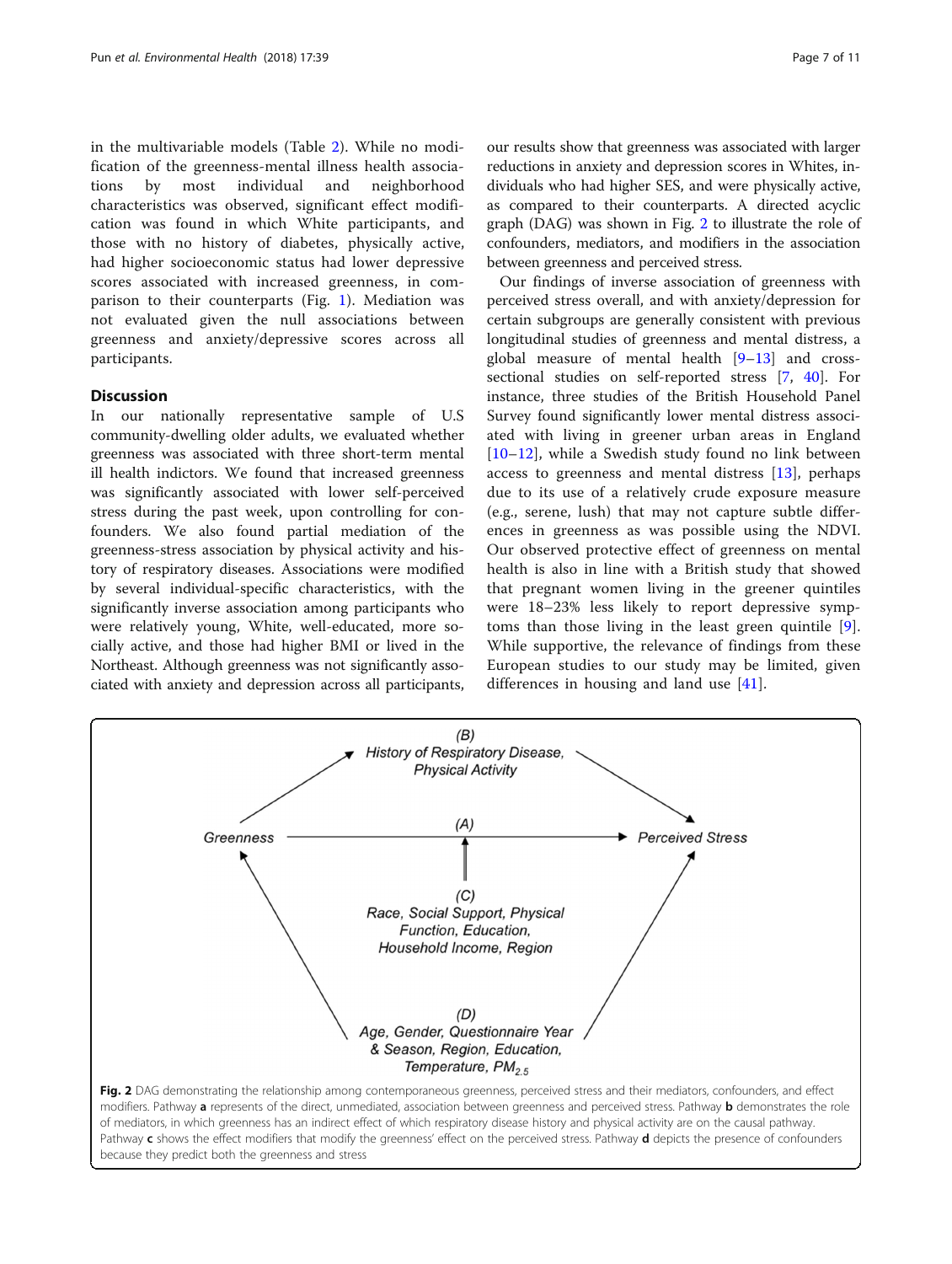Comparison of our findings to those from U.S studies, however, are limited, as the only U.S studies to date are cross-sectional studies conducted in cities or other localized geographic regions  $[18, 19, 21]$  $[18, 19, 21]$  $[18, 19, 21]$  $[18, 19, 21]$  $[18, 19, 21]$  $[18, 19, 21]$ , with mixed results. Our results for perceived stress are most consistent with that from Fan et al.  $[18]$ , who showed a significant mitigation of perceived stress (log scale,  $β = -0.044$ ) associated with neighborhood greenness in a probability sample of Chicago residents, and Beyer et al. [\[21](#page-9-0)], who reported significant beneficial effect of greenness (i.e., tree canopy & NDVI combined) on perceived stress (β = − 0.735) among Wisconsin residents. Our study, however, differs from a recent Seattle, Washington study of 4338 monozygotic twins that found no association between NDVI and perceived stress upon adjusting for income and physical activity [[19\]](#page-9-0). This discrepancy may result from our substantially different study populations, as the twin population consisted of predominately White middle-aged women, whereas our study population consisted of older, more ethnically diverse men and women living across the U.S Notably, we found region of the country to modify our greenness-stress association, with this association being significant and strongest in the Northeastern U.S, but not in other regions including the West, where the majority of the twins in the Seattle study resided. Strong beneficial effects of greenness on stress for participants in the Northeast may be attributed to the Northeast region's high population and housing density and large proportion of urban land [[42,](#page-10-0) [43\]](#page-10-0). As a result, small changes in the level greenness may have greater effects on mental health. Further research should aim to explore possible regional differences in more detail.

Similarly, more research is needed to support our finding of effect modification by SES, where we showed the significant inverse association between greenness and perceived stress only for individuals with higher education. This finding is counter to prevailing theory that the beneficial effect of greenness is stronger among individuals with lower education or SES due to the fact that these individuals spend more time near their homes and thus use and interact more frequently with their immediate surrounding environment  $[9, 15]$  $[9, 15]$  $[9, 15]$ . However, it is possible that the key modifying factor is not SES but rather time spent near home, where children, housewives, and elderly (e.g., community-dwelling older adults assessed in our study) may spend more time near their homes as compared to the other populations [e.g., pregnant women [\[9](#page-9-0)]] examined in previous studies [\[15\]](#page-9-0). Our finding on the modifying effect of BMI lends support to our argument, in which obese individuals tended to stay around their residence than those with lower BMI, thus interact more with their surrounding greenness.

Notably, our findings that show greenness to be associated with lower stress levels through increased physical activity are consistent with theories that relate green vegetation in the natural environment with more positive emotional states, physiological activity levels, and behavior and cognitive functioning [\[5,](#page-9-0) [44](#page-10-0)]. Several mechanisms through which greenness influences mental health have been postulated, including the enhancement of health and well-being [[15\]](#page-9-0), promotion of physical activity [[9,](#page-9-0) [45\]](#page-10-0), provision of healthy environment and better air quality  $[46]$ , and facilitation of social contact  $[8]$  $[8]$ . While consistent with prevailing hypotheses and some recent literature [\[7](#page-9-0), [9](#page-9-0), [40](#page-10-0), [47,](#page-10-0) [48\]](#page-10-0), our findings are in contrast with other studies that found little or no mediation by physical activity [\[18,](#page-9-0) [40,](#page-10-0) [49\]](#page-10-0). Possible explanations for the conflicting findings include difference in geographic area coverage, where more localized geographic area (e.g., Chicago) may result in lower variation in exposure in some studies [[18](#page-9-0), [40](#page-10-0)], and in the examination of recreational walking in the English study as compared to rigorous physical activity (e.g., sports, exercise classes or heavy housework) in the current study  $[49]$  $[49]$  $[49]$ . Further, although we did not find significant positive mediation by social support, we did find socially active individuals to have lower perceived stress associated with greenness as compared to their socially inactive counterparts, which is consistent with prevailing hypotheses [[50](#page-10-0)]. It is possible that the insignificance of social support as a mediator may result from our measure of social support, which was relatively crude as compared to the Social Support List, a modified 19-items questionnaire with good construct validity and high reliability, that was used in previous study that reported partial mediation of the relation between green space and health by social contact [\[26](#page-9-0)]. Alternatively, our findings may reflect differing impacts of social support on greenness and mental health, as results from a Chicago study provided yet a different relation of social support, greenness, and mental health, finding social support to counteract the beneficial effect of neighborhood greenness on perceived stress among Black and Hispanic adults. The authors suggested that the high levels of park accessibility in the Chicago neighborhoods may obscure their study findings  $[18]$  $[18]$  $[18]$ .

In addition to physical activity, we observed history of respiratory diseases to partially mediate the association of decreasing greenness and increased stress, although the indirect effect was small. Contrary to the common belief that greenness should have a beneficial effect on health, we found greenness to be positively associated with history of respiratory disease. Our finding is supported by previous studies that showed that greenness was associated with increased respiratory diseases (e.g., asthma), possibly reflecting the mediating influence of pollen and other aeroallergens on this association [[51](#page-10-0), [52\]](#page-10-0). Our positive associations between greenness and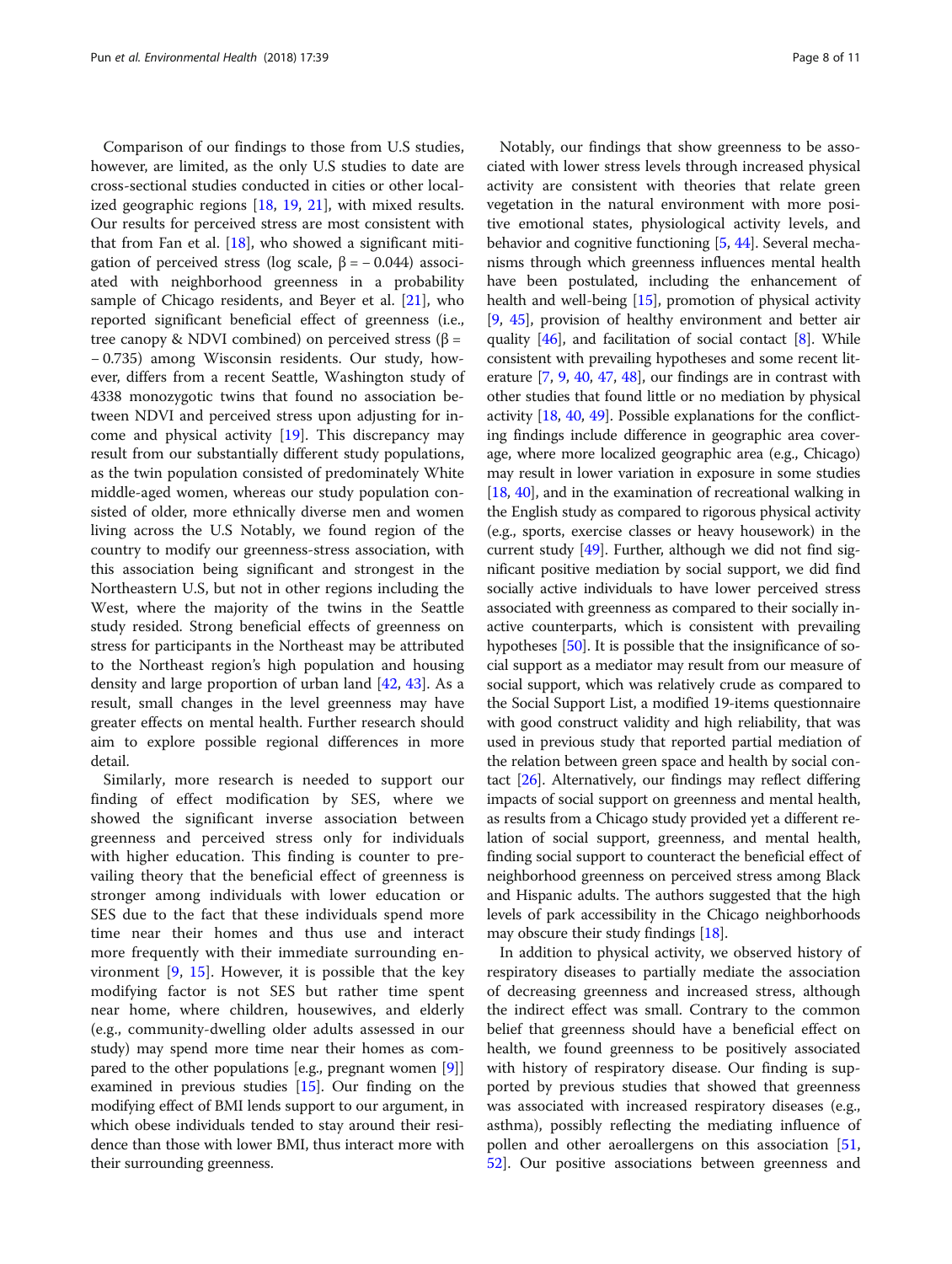<span id="page-8-0"></span>respiratory disease may further reflect the fact that over 90% of our cohort resided in MSAs, with most not moving during our study period, given results from several studies showing that associations between greenness and respiratory conditions tend to be positive for populations living in urban areas [\[53](#page-10-0)–[55\]](#page-10-0). Fuertes et al. [[55\]](#page-10-0), for example, found that green space measured by NDVI was inversely associated with allergic rhinitis and eye and nose symptoms among children living in rural areas, but was positive associated among children living in urban areas. Alternatively, it may also be possible that individuals with emphysema or COPD may tend to move away from urbanized (polluted) environments to greener (less-polluted) areas; however, this hypothesis has not yet been examined.

As with perceived stress, we found greenness to be associated with decreased anxiety and depressive symptoms in specific segments of our population, consistent with existing hypotheses that anxiety and depression are influenced by the amount of neighborhood greenness [[8,](#page-9-0) [9](#page-9-0), [19,](#page-9-0) [24](#page-9-0)]. We found greater greenness to be associated with lower depression and anxiety scores only in men, which is similar to a British longitudinal study reporting associations between improved mental distress and greenness among men, with only moderate associations among older women [[11\]](#page-9-0). We observed greenness to be significantly associated with reduced anxiety/depression symptoms among White but not Black and Hispanic participants, and among individuals with higher SES or living in higher SES neighborhoods. Furthermore, we found the effect modification by physical activity, in which greater greenness was associated with improved anxiety and depression symptoms only among individuals who were physically active. These findings are similar with previous evidence showing that the association between greenness and depressive symptoms was significant for individuals who were active [\[9](#page-9-0)], and also with collective evidence from literature review that the natural environment increases the positive effects of physical activity on well-being [\[45](#page-10-0)].

Our study has several limitations. First, CESD and HADS-A are not clinical diagnostic instruments, nor are they designed to assess chronic mental disorder. However, these questionnaires are widely used screening tools for current depressive and anxiety symptom severity in the somatic, psychiatric and general population settings [\[56\]](#page-10-0). Likewise, high PSS has been shown to correlate with high serum cortisol, a stress biomarker [\[57](#page-10-0)]. Second, exposure misclassification remains a concern in environmental epidemiology. While NDVI is a valid measure of greenness [\[58](#page-10-0)], it cannot distinguish between different types of green area such as tree canopy or parks, which may influence mental health through

different mechanisms [[59\]](#page-10-0). Third, we could not rule out the likelihood of self-selection bias in that participants with higher SES being more likely to select living in greener neighborhoods and to have lower mental health scores. Lastly, findings from the current study may not be generalizable to younger age groups.

Despite these limitations, our study is the first to examine the association of neighborhood greenness and mental health in a nationally representative sample of older, community-dwelling Americans. The longitudinal nature of our study design is a major strength, as previous U.S studies were cross-sectional design. We evaluated two affective and one psychological measures of mental health to provide a comprehensive picture of effect of greenness on mental health. We were also one of the first to explore how the greenness-mental health associations might be modified or mediated by a host of individual and/or neighborhood characteristics, and we are not aware of previous published results in older adults. In addition, our study was well-powered to detect meaningful associations and adjusted for confounding from individual- and census-level SES, air pollution and weather.

## Conclusions

We observed direct association of neighborhood greenness with perceived stress in a nationally representative sample of U.S older adults, and indirect association through pathways related to physical activity and respiratory disease history. Individuals with higher SES and those who were active were more likely to have better mental health scores associated with increased greenness. Our study findings warrant prospective studies to further examine the mediation and modification of the link between greenness and mental health.

## Additional file

[Additional file 1:](https://doi.org/10.1186/s12940-018-0381-2) Table S1. Descriptive statistics of the greenness measures. Table S2. Pearson correlations of neighborhood variables. Table S3. Mean difference (95% CI) in self-perceived stress, anxiety and depression symptoms associated with an interquartile-range increase in greenness. Table S4. Difference (95% CI) in symptoms of mental ill health associated with an interquartile-range increase in contemporaneous greenness in 1,000-m buffer zones. Table S5. Mean difference (95% CI) in self-perceived stress, anxiety and depression symptoms associated with tertiles of greenness. (DOCX 33 kb)

#### Abbreviations

CESD-11: 11-item Center for Epidemiological Studies – Depression; HADS-A 7: item Hospital Anxiety and Depression Scale − anxiety subscale; MODIS: Moderate Resolution Imaging Spectroradiometer; MSA: Metropolitan statistical area; NASA: The National Aeronautics and Space Administration; NDVI: Normalized Difference Vegetation Index; NSHAP: National Social Life, Health and Aging Project; PM2.5: Particulate matter with aerodynamic diameter of 2.5 μm or less; PSS-4: 4-item Cohen's Perceived Stress Scale; SES: Socioeconomic status; U.S: United States; USD: United States Dollar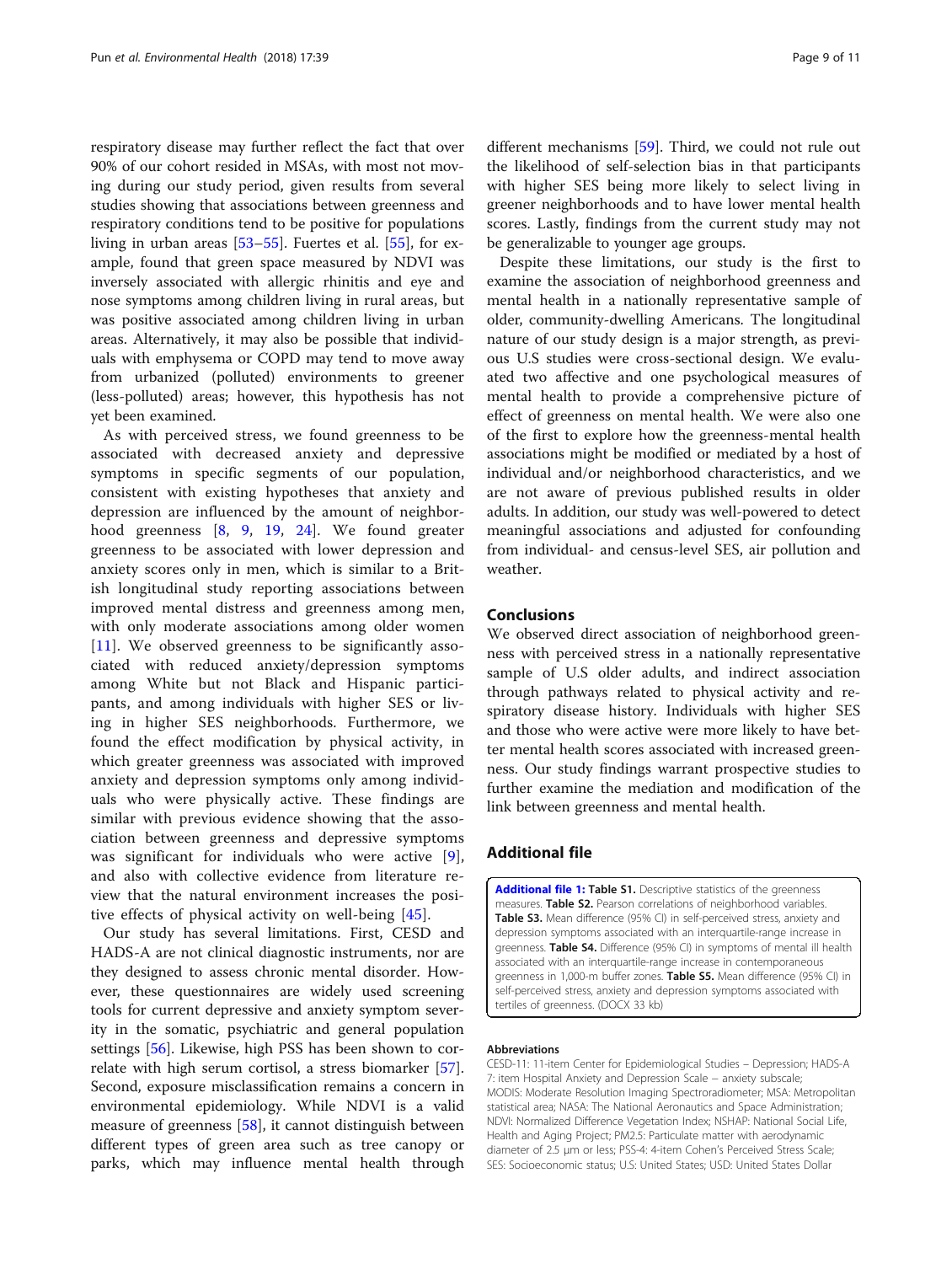#### <span id="page-9-0"></span>Acknowledgements

We acknowledge Dr. Jeffrey Yanosky from the Penn State University for providing the data on residential proximity to nearest roadway and urbanicity.

#### Funding

This work was supported by NIEHS grant 1R01ES022657-01A1, with health and other covariate data obtained through NIH R01-AG021487, R37- AG030481, R01-AG033903, and R01-ES019168.

## Availability of data and materials

The datasets used and/or analyzed during the current study are available from the corresponding author on reasonable request.

## Authors' contributions

VP prepared the datasets, interpreted the results and drafted the manuscript; JM contributed to statistical analysis and results interpretation; HS designed the study, interpreted the findings and assisted in drafting the manuscript. All authors read and approved the final manuscript.

## Ethics approval and consent to participate

The study protocol was approved by the Northeastern University Internal Review Board, Boston, MA; all respondents provided written informed consent.

#### Consent for publication

Not applicable.

#### Competing interests

All authors declare that they have no competing interests.

## Publisher's Note

Springer Nature remains neutral with regard to jurisdictional claims in published maps and institutional affiliations.

#### Author details

<sup>1</sup>Saw Swee Hock School of Public Health, National University of Singapore, Singapore, Singapore. <sup>2</sup>Department of Health Sciences, Northeastern University, Boston, MA 02115, USA. <sup>3</sup>Department of Civil and Environmental Engineering, Tufts University, Medford, MA 02153, USA.

## Received: 12 October 2017 Accepted: 29 March 2018 Published online: 16 April 2018

#### References

- 1. Whiteford HA, Degenhardt L, Rehm J, Baxter AJ, Ferrari AJ, Erskine HE, et al. Global burden of disease attributable to mental and substance use disorders: findings from the global burden of disease study 2010. Lancet. 2013;382:1575–86.
- 2. Bloom DE, Cafiero E, Jané-Llopis E, Abrahams-Gessel S, Reddy Bloom L, Fathima S, et al. The global economic burden of noncommunicable diseases. World Econ. Forum. 2011:1–46.
- 3. Cutrona CE, Wallace G, KA W. Neighborhood characteristics and depression an examination of stress processes. Curr Dir Psychol Sci. 2006;15:188–92.
- 4. Gascon M, Mas MT, Martínez D, Dadvand P, Forns J, Plaséncia A, et al. Mental health benefits of long-term exposure to residential green and blue spaces: a systematic review. Int J Environ Res Public Health. 2015; 12:4354–79.
- Berto R. The role of nature in coping with psycho-physiological stress: a literature review on Restorativeness. Behav Sci (Basel). 2014;4:394–409.
- James P, Banay RF, Hart JE, Laden F. A review of the health benefits of greenness. Curr Epidemiol Reports. 2015;2:131–42.
- 7. Ward Thompson C, Roe J, Aspinall P, Mitchell R, Clow A, Miller D. More green space is linked to less stress in deprived communities: evidence from salivary cortisol patterns. Landsc Urban Plan. 2012;105:221–9.
- 8. Maas J, Verheij RA, de Vries S, Spreeuwenberg P, Schellevis FG, Groenewegen PP. Morbidity is related to a green living environment. J Epidemiol Community Health. 2009;63:967–73.
- 9. McEachan RRC, Prady SL, Smith G, Fairley L, Cabieses B, Gidlow C, et al. The association between green space and depressive symptoms in pregnant

women: moderating roles of socioeconomic status and physical activity. J Epidemiol Community Health. 2016;70(3):253–9.

- 10. White MP, Alcock I, Wheeler BW, Depledge MH. Would you be happier living in a greener urban area? A fixed-effects analysis of panel data. Psychol Sci. 2013;24:920–8.
- 11. Astell-Burt T, Mitchell R, Hartig T. The association between green space and mental health varies across the lifecourse. A longitudinal study. J Epidemiol Community Health. 2014;68:578–83.
- 12. Alcock I, White MP, Wheeler BW, Fleming LE, Depledge MH. Longitudinal effects on mental health of moving to greener and less green urban areas. Environ. Sci. Technol. 2014;48:1247–55.
- 13. Annerstedt M, Östergren P-O, Björk J, Grahn P, Skärbäck E, Währborg P. Green qualities in the neighbourhood and mental health – results from a longitudinal cohort study in southern Sweden. BMC Public Health. 2012;12:337.
- 14. van den Berg AE, Maas J, Verheij RA, Groenewegen PP. Green space as a buffer between stressful life events and health. Soc Sci Med. 2010:1203–10.
- 15. de Vries S, Verheij RA, Groenewegen PP, Spreeuwenberg P. Natural environments - healthy environments? An exploratory analysis of the relationship between greenspace and health. Environ Plan A. 2003;35:1717–31.
- 16. Sturm R, Cohen D. Proximity to urban parks and mental health. J. Ment. Health Policy Econ. NIH public Access. 2014;17:19–24.
- 17. Branas CC, Cheney RA, MacDonald JM, Tam VW, Jackson TD, Ten Have TR. A difference-in-differences analysis of health, safety, and greening vacant urban space. Am J Epidemiol. 2011;174:1296–306.
- 18. Fan Y, Das KV, Chen Q. Neighborhood green, social support, physical activity, and stress: assessing the cumulative impact. Health Place. 2011;17: 1202–11.
- 19. Cohen-Cline H, Turkenheimer E, Duncan G, Street T, Gard T, Hoge EA, Kerr C. Access to green space, physical activity and mental health: a twin study. J Epidemiol Community Health. 2015;(6):532–29.
- 20. Sarkar C, Gallacher J, Webster C. Urban built environment configuration and psychological distress in older men: Results from the Caerphilly study. BMC Public Health. BioMed Central. 2013;13:695.
- 21. Beyer KMM, Kaltenbach A, Szabo A, Bogar S, Javier Nieto F, Malecki KM. Exposure to neighborhood green space and mental health: evidence from the survey of the health of Wisconsin. Int J Environ Res Public Health. 2014; 11:3453–72.
- 22. Miles R, Coutts C, Mohamadi A. Neighborhood urban form, social environment, and depression. J Urban Health. 2012;89:1–18.
- 23. Duncan DT, Piras G, Dunn EC, Johnson RM, Melly SJ, Molnar BE. The built environment and depressive symptoms among urban youth: a spatial regression study. Spat. Spatiotemporal. Epidemiol.. NIH public Access. 2013;5:11–25.
- 24. Nutsford D, Pearson AL, Kingham S. An ecological study investigating the association between access to urban green space and mental health. Public Health. 2013;127(11):1005.
- 25. Hartig T. Green space, psychological restoration, and health inequality. Lancet. 2008;372:1614–5.
- 26. Maas J, van Dillen SME, Verheij RA, Groenewegen PP. Social contacts as a possible mechanism behind the relation between green space and health. Health Place. 2009;15:586–95.
- 27. Shega JW, Sunkara PD, Kotwal A, Kern DW, Henning SL, McClintock MK, et al. Measuring cognition: the Chicago cognitive function measure in the national social life, health and aging project, wave 2. J Gerontol B Psychol Sci Soc Sci. 2014;69:S166–76.
- 28. Kohout FJ, Berkman LF, Evans DA, Cornoni-Huntley J. Two shorter forms of the CES-D (Center for Epidemiological Studies Depression) depression symptoms index. J Aging Health. 1993;5:179–93.
- 29. Mykletun a, Stordal E, a a D. Hospital anxiety and depression (HAD) scale: factor structure, item analyses and internal consistency in a large population. Br J Psychiatry. 2001;179:540–4.
- 30. Shiovitz-Ezra S, Leitsch S, Graber J, Karraker A. Quality of life and psychological health indicators in the national social life, health, and aging project. J. Gerontol. B. Psychol. Sci. Soc Sci. 2009;64(Suppl 1):i30–7.
- 31. Messer K, Natarajan L. Maximum likelihood, multiple imputation and regression calibration for measurement error adjustment. Stat Med NIH Public Access. 2008;27:6332–50.
- 32. Pun VC, Manjourides J, Suh H. Association of Ambient air Pollution with depressive and anxiety symptoms in older adults: results from the NSHAP study. Environ Health Perspect. 2016;125:342–8.